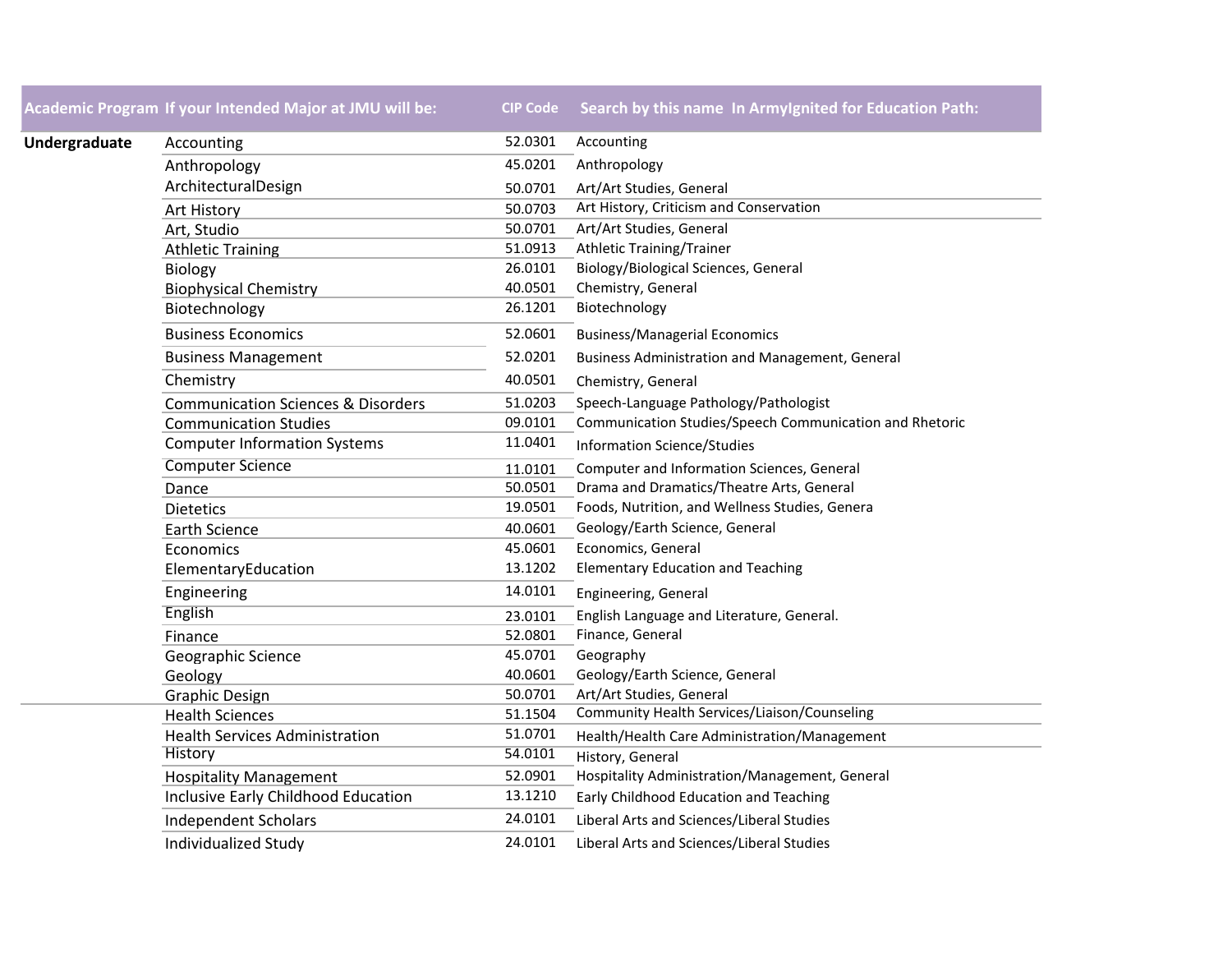# **Academic Program If your Intended Major at JMU will be: CIP Code Search by this name In ArmyIgnited for Education Path:**

| <b>Industrial Design</b>               | 50.0701 | Art/Art Studies, General                                      |  |  |
|----------------------------------------|---------|---------------------------------------------------------------|--|--|
| <b>Information Technology</b>          | 11.0103 | <b>Information Technology</b>                                 |  |  |
| Integrated Science and Technology      | 30.1501 | Science, Technology and Society                               |  |  |
| <b>Intelligence Analysis</b>           | 30.0601 | Systems Science and Theory                                    |  |  |
| <b>International Affairs</b>           | 45.0901 | <b>International Relations and Affairs</b>                    |  |  |
| <b>International Business</b>          | 52.1101 | International Business/Trade/Commerce                         |  |  |
| <b>Justice Studies</b>                 | 22.0201 | Advanced Legal Research/Studies, General                      |  |  |
| Kinesiology                            | 31.0501 | Health and Physical Education, General                        |  |  |
| Marketing                              | 52.1401 | Marketing/Marketing Management, General                       |  |  |
| <b>Mathematics</b>                     | 27.0101 | Mathematics, General                                          |  |  |
| Media Arts & Design                    | 09.0101 | Communication Studies/Speech Communication and Rhetoric       |  |  |
| <b>Middle Grades Education</b>         | 13.1203 | Junior High/Intermediate/Middle School Education and Teaching |  |  |
| Modern Foreign Languages               | 16.0101 | Foreign Languages and Literatures, General                    |  |  |
| Music                                  | 50.0903 | Music Performance, General                                    |  |  |
| <b>Musical Theatre</b>                 | 50.0501 | Drama and Dramatics/Theatre Arts, General                     |  |  |
| <b>Nursing</b>                         | 51.3801 | Nursing/Registered Nurse                                      |  |  |
| Philosophy & Religion                  | 38.9999 | Philosophy and Religious Studies, Other                       |  |  |
| Physics                                | 40.0801 | Physics, General                                              |  |  |
| <b>Political Science</b>               | 45.1001 | Political Science and Government, General                     |  |  |
| <b>General Psychology</b>              | 42.0101 | Psychology, General                                           |  |  |
| <b>Public Administration</b>           | 44.0401 | <b>Public Administration</b>                                  |  |  |
| <b>Quantitative Finance</b>            | 52.0899 | Finance and Financial Management Services, Other              |  |  |
| <b>Secondary Education</b>             | 13.1205 | Secondary Education and Teaching                              |  |  |
| Social Work                            | 44.0701 | Social Work                                                   |  |  |
| Sociology                              | 45.1101 | Sociology                                                     |  |  |
| <b>Special Education</b>               | 13.1001 | Special Education and Teaching, General                       |  |  |
| <b>Sport and Recreation Management</b> | 31.0504 | Sport and Fitness Administration/Management                   |  |  |
| <b>Statistics</b>                      | 27.0101 | Mathematics, General                                          |  |  |
| Teaching English to Speakers of Other  |         | Teaching English as a Second or Foreign Language/ESL Language |  |  |
| Languages                              | 13.1401 | Instructor                                                    |  |  |
| Theatre                                | 50.0501 | Drama and Dramatics/Theatre Arts, General                     |  |  |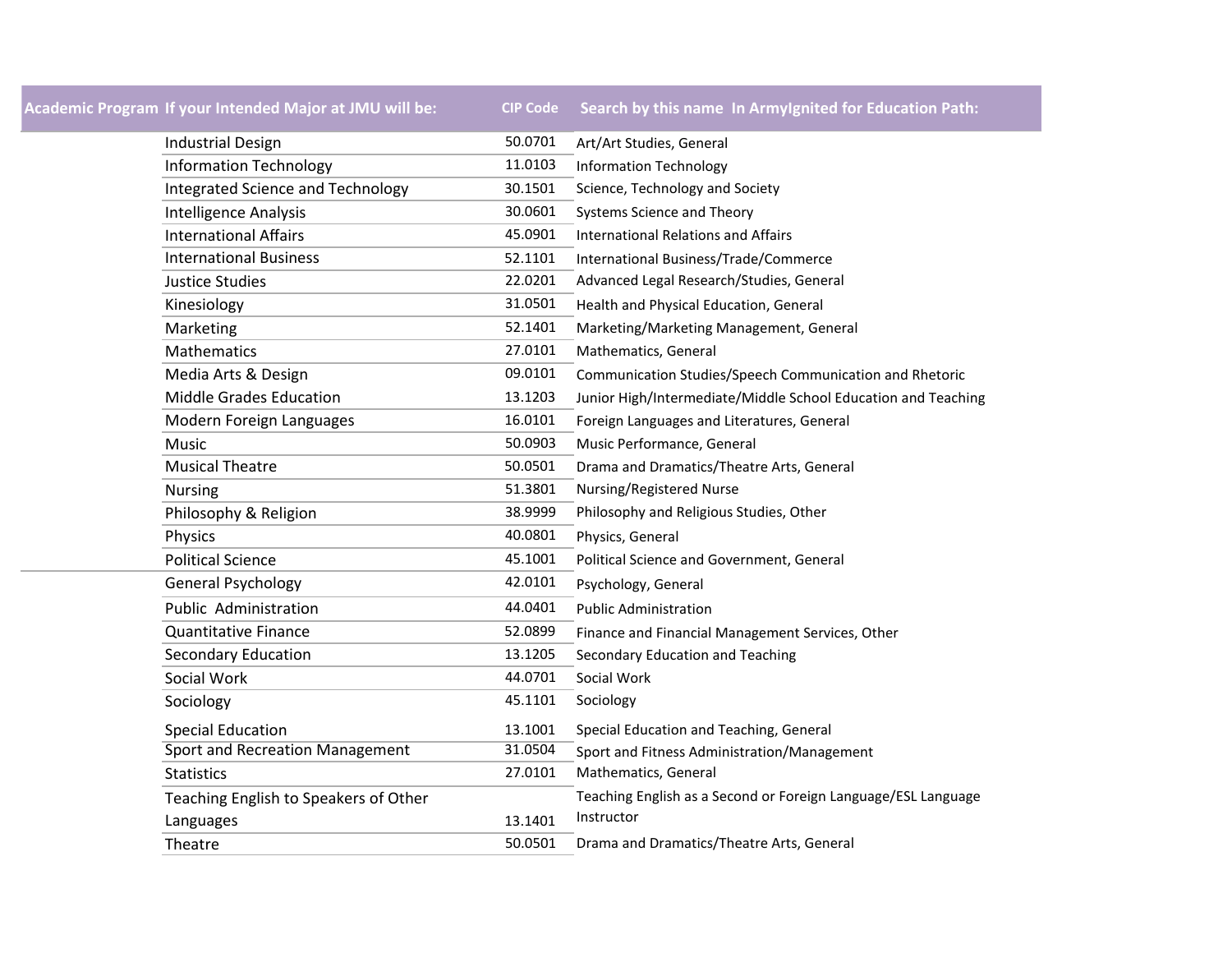## **Academic Program If your Intended Major at JMU will be: CIP Code Search by this name In ArmyIgnited for Education Path:**

|          | Theatre & Dance                                                                | 50.0501            | Drama and Dramatics/Theatre Arts, General                                   |
|----------|--------------------------------------------------------------------------------|--------------------|-----------------------------------------------------------------------------|
|          | Writing, Rhetoric & Technical                                                  | 23.1303            | <b>Technical and Business Writing</b>                                       |
| Graduate | Accounting (M.S.)                                                              | 52.0301            | Accounting                                                                  |
|          | <b>Adult Education/Human Resource</b>                                          | 13.1201            | Adult and Continuing Education and Teaching.                                |
|          | <b>Art Education</b>                                                           | 50.0701            | Art/Art Studies, General                                                    |
|          | Art, Studio (M.A.)                                                             | 50.0701            | Art/Art Studies, General                                                    |
|          | <b>Athletic Training</b>                                                       | 51.0913            | <b>Athletic Training/Trainer</b>                                            |
|          | Biology (M.S.)                                                                 | 26.0101            | Biology/Biological Sciences, General                                        |
|          | <b>Business Administration (M.B.A.)</b>                                        | 52.0201            | Business Administration and Management, General                             |
|          | Clinical Mental Health Counseling (Ed.S)                                       | 13.9999            | Education, Other                                                            |
|          | Clinical Mental Health Counseling (M.A.)                                       | 13.1101            | Counselor Education/School Counseling and Guidance Services.                |
|          | <b>College Student Personnel Administration</b>                                | 13.1101            | Counselor Education/School Counseling and Guidance Services                 |
|          | Communication & Advocacy (M.A.)<br><b>Communication Sciences and Disorders</b> | 09.0101<br>51.0203 | Communication Studies/Speech Communication and Rhetoric                     |
|          |                                                                                |                    | Speech-Language Pathology/Pathologist                                       |
|          | <b>Computer Science - Information Security</b>                                 | 11.0101            | Computer and Information Sciences, General                                  |
|          | Education (M.A.T.)                                                             | 13.0101            | <b>Education, General</b>                                                   |
|          | Education (M.Ed.)<br>English                                                   | 13.0101<br>23.0101 | <b>Education, General</b>                                                   |
|          |                                                                                | 13.1307            | English Language and Literature, General<br><b>Health Teacher Education</b> |
|          | Health Sciences (M.S.)                                                         |                    |                                                                             |
|          | History (M.A.)                                                                 | 54.0101<br>30.1501 | History, General<br>Science, Technology and Society                         |
|          | Integrated Science & Technology (M.S.)                                         | 31.0501            | Health and Physical Education, General                                      |
|          | Kinesiology (M.A.T.)                                                           | 13.1311            | <b>Mathematics Teacher Education</b>                                        |
|          | Mathematics (M.Ed.)<br><b>Music</b>                                            | 50.0903            | Music Performance, General                                                  |
|          | Nurse Practitioner (M.S.N.)                                                    | 51.3803            | <b>Adult Health Nurse/Nursing</b>                                           |
|          | Occupational Therapy (M.O.T.)                                                  | 51.2306            | Occupational Therapy/Therapist                                              |
|          | <b>Physician Assistant Studies</b>                                             | 51.0912            | Physician Assistant                                                         |
|          | Political Science (M.A.)                                                       | 45.1001            | Political Science and Government, General                                   |
|          | <b>Psychological Sciences</b>                                                  | 42.0101            | Psychology, General                                                         |
|          | Public Administration (M.P.A.)                                                 | 44.0401            | <b>Public Administration</b>                                                |
|          | School Counseling (M.Ed.)                                                      | 13.1101            | Counselor Education/School Counseling and Guidance Services                 |
|          | School Psychology (Ed.S.)                                                      | 13.9999            | Education, Other                                                            |
|          | School Psychology (M.A.)                                                       | 42.2805            | School Psychology                                                           |
|          | Special Education (M.A.T.)                                                     | 13.1001            | Special Education and Teaching, General                                     |
|          | Special Education (M.Ed.)                                                      | 13.1001            | Special Education and Teaching, General                                     |
|          | Speech Language Pathology - Clinical (M.S.)                                    | 51.0203            | Speech-Language Pathology/Pathologist                                       |